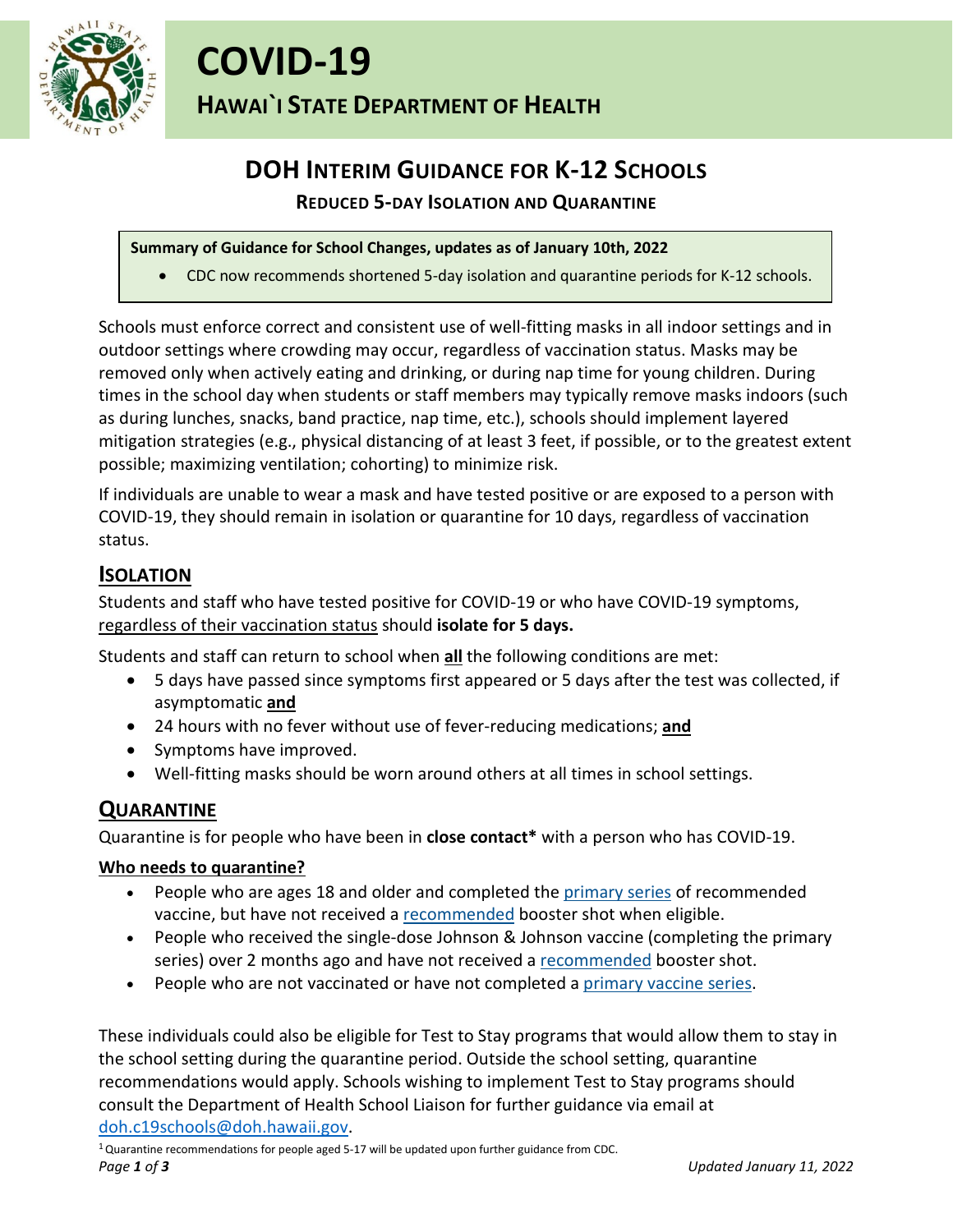Individuals should **stay home for 5 days** after the last contact with the person with COVID-19\*, AND:

- **Get tested on day 5**, even if they don't have symptoms.
- Well-fitting masks should be worn around others at all times in school settings.
- If symptoms develop, immediately **self-isolate** and **get tested**.
- Schools may consider requiring a negative test on or after day 5 prior to return to school as an additional mitigation measure to reduce transmission of COVID-19 on school campuses. Before implementing a required test to return policy, factors impacting feasibility of required testing should be weighed, including equitable access to and availability of testing and schools' capacity to monitor and track results.
	- $\circ$  COVID-19 tests used for clearance to return to school should be approved under an EUA by the FDA.

\*Individuals who have ongoing close contact with a person with COVID-19 because they live in the same house **must** stay home in quarantine for 5 days **after** the person with COVID-19 is released from isolation.

## **Who does NOT need quarantine?**

- People who are ages 18 and older and have received all [recommended vaccine doses,](https://www.cdc.gov/coronavirus/2019-ncov/vaccines/stay-up-to-date.html) including [boosters](https://www.cdc.gov/coronavirus/2019-ncov/vaccines/booster-shot.html) and [additional primary shots](https://www.cdc.gov/coronavirus/2019-ncov/vaccines/recommendations/immuno.html) for some immunocompromised people.
- People who are ages 5–17 years and completed the [primary series](https://www.cdc.gov/coronavirus/2019-ncov/vaccines/stay-up-to-date.html) of COVID-19 vaccines.<sup>1</sup>

Quarantine is **not required** and individuals may remain in school.

- Get tested on day 5.
- Well-fitting masks should be worn around others at all times in school settings.
- If symptoms develop, immediately **self-isolate** and **get tested**.

## **Close Contacts who have recovered from COVID-19 in the Last 90 Days:**

- If they do **not** have symptoms:
	- o They do **not** need to quarantine.
	- o They do **not** need to be tested for COVID-19.
- Well-fitting masks should be worn around others at all times in school settings.
- Watch for symptoms for 14 days after last contact with the person with COVID-19.
- If symptoms develop, immediately **self-isolate** and **get tested**

**Contacts of Close Contacts:** People who were **not** in close contact with the person with COVID-19 infection.

- Do **not** have to quarantine.
- Do **not** have to get tested.

## **Participation in high risk extracurricular activities:**

Participation in extracurricular activities that are high-risk for disease transmission and do not allow for mask usage and physically distancing to the extent possible (e.g., indoor or close-contact sports, singing, playing wind instruments, etc.).

 $\circ$  Individuals who have tested positive, regardless of vaccination status, should remain out of high-risk extracurricular activities until 10-days have passed since symptom onset or test collection date, even if asymptomatic.